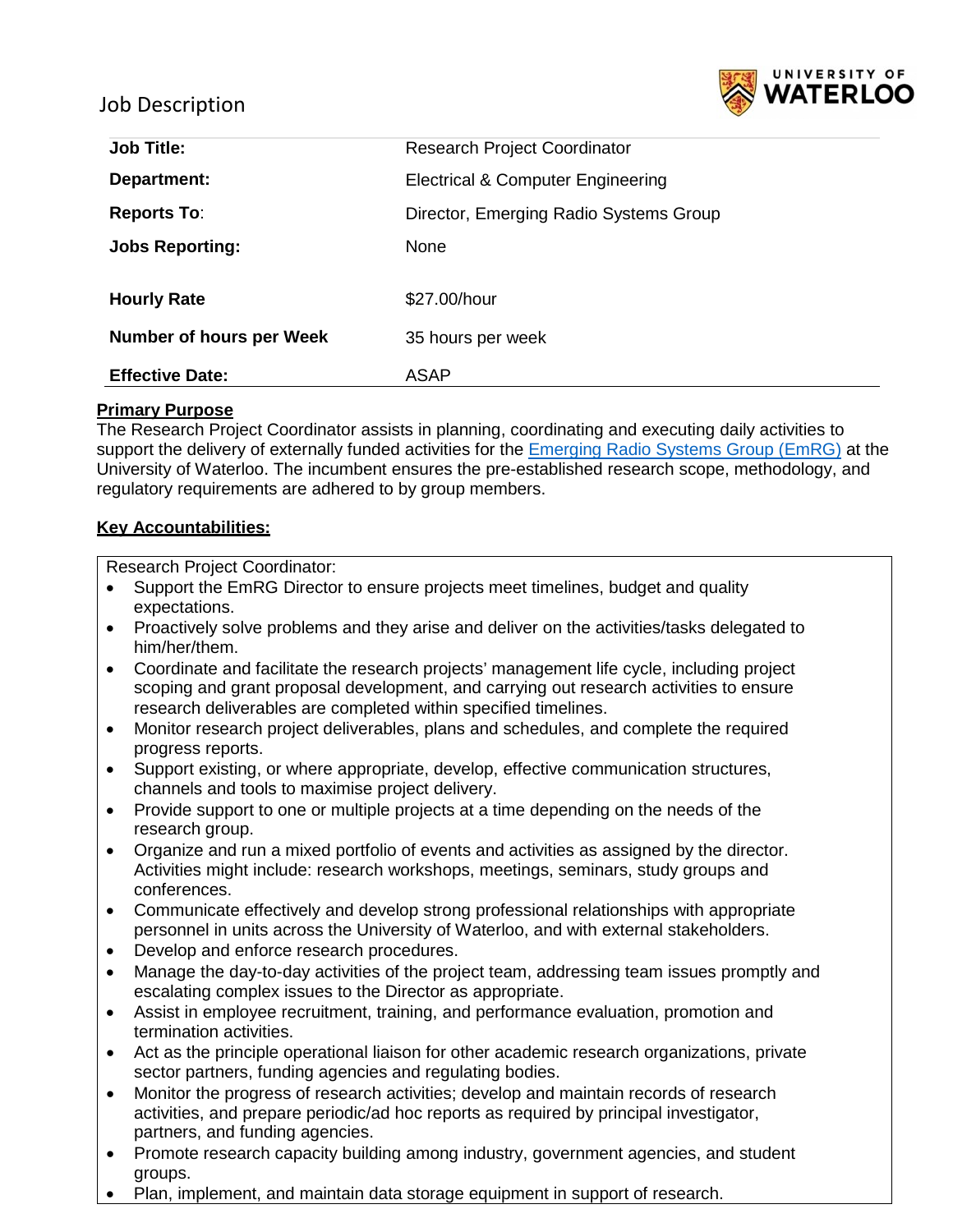# Job Description



- Assist with recruiting and mentoring research members as appropriate to specific research objectives and work scope.
- Coordinate the provision of support services to investigators and researchers.
- Perform inventory management of lab equipment and supplies.
- Identify delays and deviations and accordingly revise work plans to ensure the timely completion of deliverables.
- Attend educational workshops and conferences for professional development.
- Provide assistance and training for research group members as required.

*\*All employees of the University are expected to follow University and departmental health and safety policy, procedures and work practices at all times. Employees are also responsible for the completion of all health and safety training, as assigned. Employees with staff supervision and/or management responsibilities will ensure that assigned staff abide by the above, and actively identify, assess and correct health and safety hazards, as required.*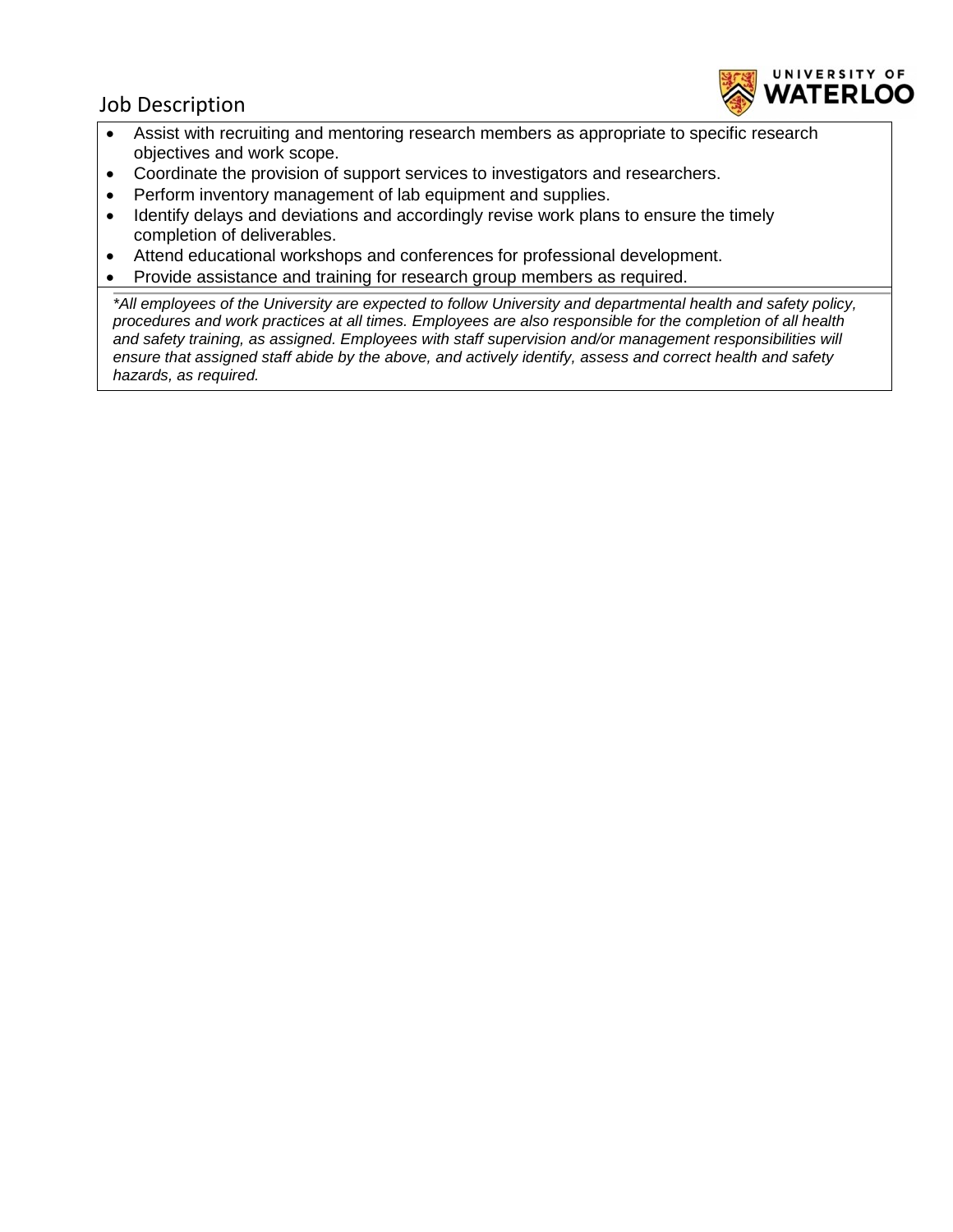

#### **Required Qualifications**

#### **Education**

- BASc in electrical engineering or a related field preferred
- Equivalent combination of education and experience may be considered

#### **Experience**

- Two years project coordination experience, preferably in an academic or research environment
- Experience in project management, from conception to delivery
- Experience in the project coordination of research projects preferred

### **Knowledge/Skills/Abilities**

- Strong analytical abilities, and familiarity with research discovery and development processes
- Extensive knowledge of issues relating to undergraduate and graduates students as well as research staff
- Demonstrated understanding of the complexity of issues relating to conducting applied research
- Solid organizational skills, including multitasking and time-management
- Strong client-facing and teamwork skills
- Excellent facilitation skills
- Exceptional program coordination and student management skills
- Excellent communication and interpersonal skills
- Fluency in technical writing in English
- Excellent communication (oral and written) and highly refined interpersonal skills, relationship building, customer service, negotiation, consultation, trouble shooting, presentation, analytical, leadership to interact with different stakeholders
- Knowledge of university research processes an asset.
- Ability to respond effectively to changing priorities
- Excellent organizational, time management, planning, coordination skills a must
- Demonstrated ability to manage multiple concurrent projects/tasks with different groups
- Take a proactive approach in service delivery and be resourceful
- Knowledge of university policies and procedures as they relate to research grants and contracts, project management, procurement services and human resources an asset.
- Ability to build harmonious working relationships with clients, colleagues, and to interact with industry sponsors
- Initiative, high level of self-direction, and strong problem solving skills
- Accuracy and attention to detail is a key component

**Nature and Scope Contacts:** Internally, communicates with faculty, staff, students, research staff, and other UW administrative or support departments including Human Resources, Finance, Procurement & Contract Services, Office of Research, and Faculty of Engineering – Research, UW Immigration Specialist, Central Stores and more. Externally, this position will have contacts with vendors, industry partners, prospective students, external reviewers, delegations, and visitors.

**Level of Responsibility:** The job has specialized work with minimal supervision and provides guidance to all members of the EmRG as it relates to research activities. Participates in management team meetings/activities by preparing meeting agendas. Must be pro-active to respond to inquiries requiring time sensitive deadlines.

**Decision-Making Authority:** Independent decision-making within a delegated area of authority. Required to use initiative, tact, discretion, and be sensitive to various situations and information. Receives specific instructions on unusual problems or matters that depart from established practice. Consults with appropriate staff on non-routine, sensitive and complex inquiries. This position provides a wide range of general information in response to questions, and identifies urgent issues that require immediate attention and escalates issues to the applicable staff.